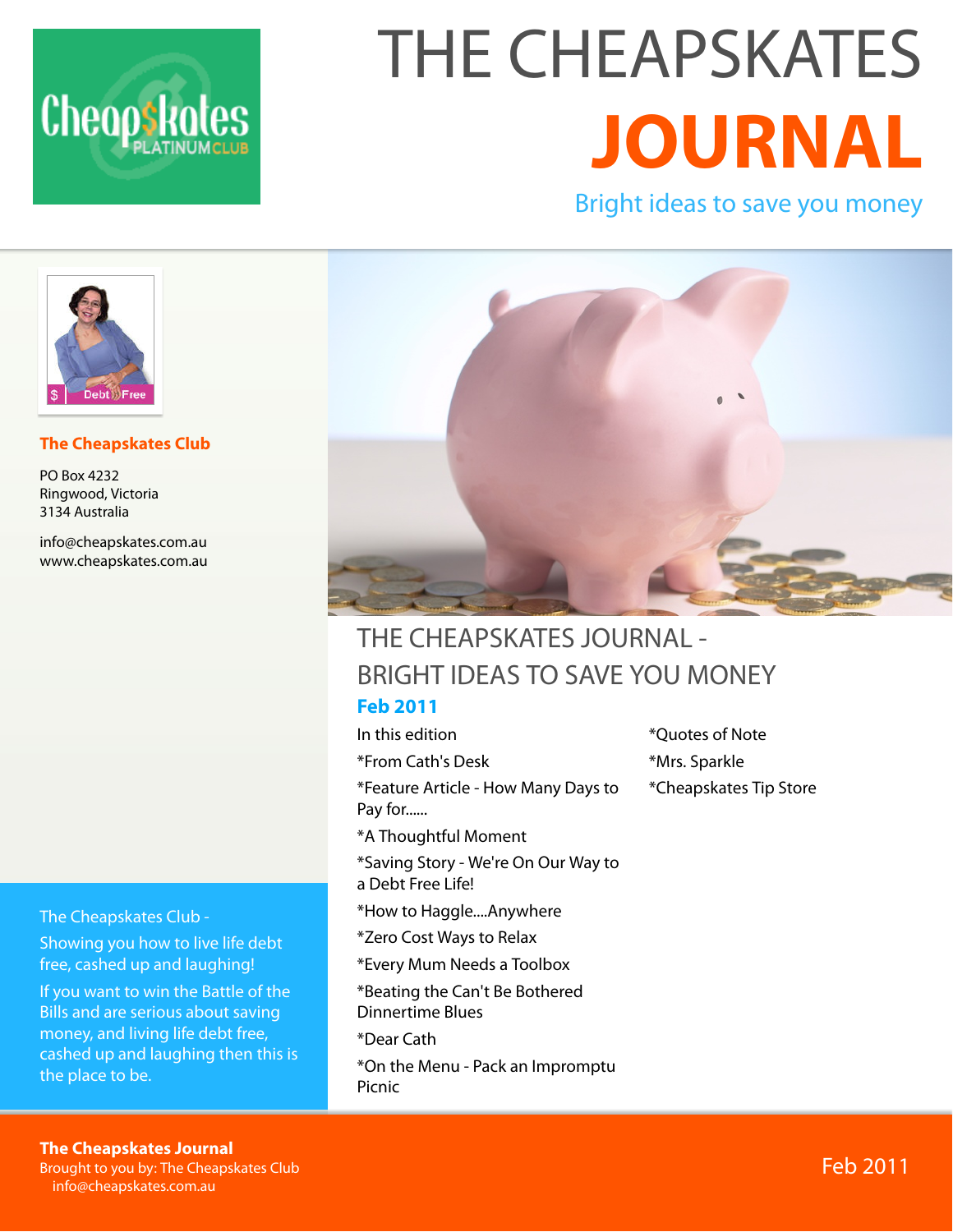## **From Cath's Desk**

Hello Cheapskaters,

As I've looked back over the last few weeks, I am astounded that we have all survived. It's been a rollercoaster ride, not all of it fun, for many of us. And yet we are still here, still laughing and making jokes out of adversity (you just can't be that slight warped Aussie sense of humour), still living our lives.

Most surprising of all is that not one of the gang has dropped out of the Saving Revolution. In fact every day more and more Cheapskaters take up the challenge and join us in our goal to make 2011 the year of saving. I never expected the response to be quite so great, and I've had to re-think how the revolution is going to proceed. But proceed it will folks.

It's February, and you old timers know what that means. It's Spending Freeze month, the month when we don't spend any unnecessary money. It's a lot of fun finding ways to get what you want (you can't buy them, wants are not necessary) without spending any money. Spending Freeze month is also an eye-opener for many of us. It is amazing what you find is truly necessary, how many things we thin are essential just turn out to be desires.

As well as not spending any money, I am challenging you all to track your spending for the month. Just the same as regular tracking, this month you are going to record all your spending. The difference will be that next to each item you will put either an 'N' for necessary or a 'W' for want. How many 'W's do you think you'll have on the 28th?

I've had lots and lots of emails, phone calls and comments on the new forum. If you want to go over and have a look and join in the fun over there please do. Just remember that at the moment it is still on our test server so you will need to login. Yes, I know it's a pain, but it's temporary. We have thousands and thousands of members who all have to be moved over, one at a time, each one checked and double checked (and even then some glitches occur) but we are going as fast as we possibly can. Use your Cheapskates logins and if you have questions or get stumped, email me. I'll do my best to get back to you quickly.

And to finish off on a high, we're having a sale, and it's one that existing members can take advantage of too! From now until 8pm, Monday 28th February, we have reduced the price of membership renewals to just \$15 for a full year. You can renew your membership any time by clicking on the "Renew my membership" link at the top of the righthand side of the page (can you see it?). To get the special renewal price you'll need to do it before the 28th February though. I know it's spending, but it's a necessary expense if you want to get out of and stay out debt!

I firmly believe in the benefits of membership. Sure, you can work on your own. But everything is easier with support, encouragement and new ideas. And that's the value of a Platinum membership. You get all the support, encouragement and ideas you need to live life debt free, cashed up and laughing.

Happy Cheapskating, Cath

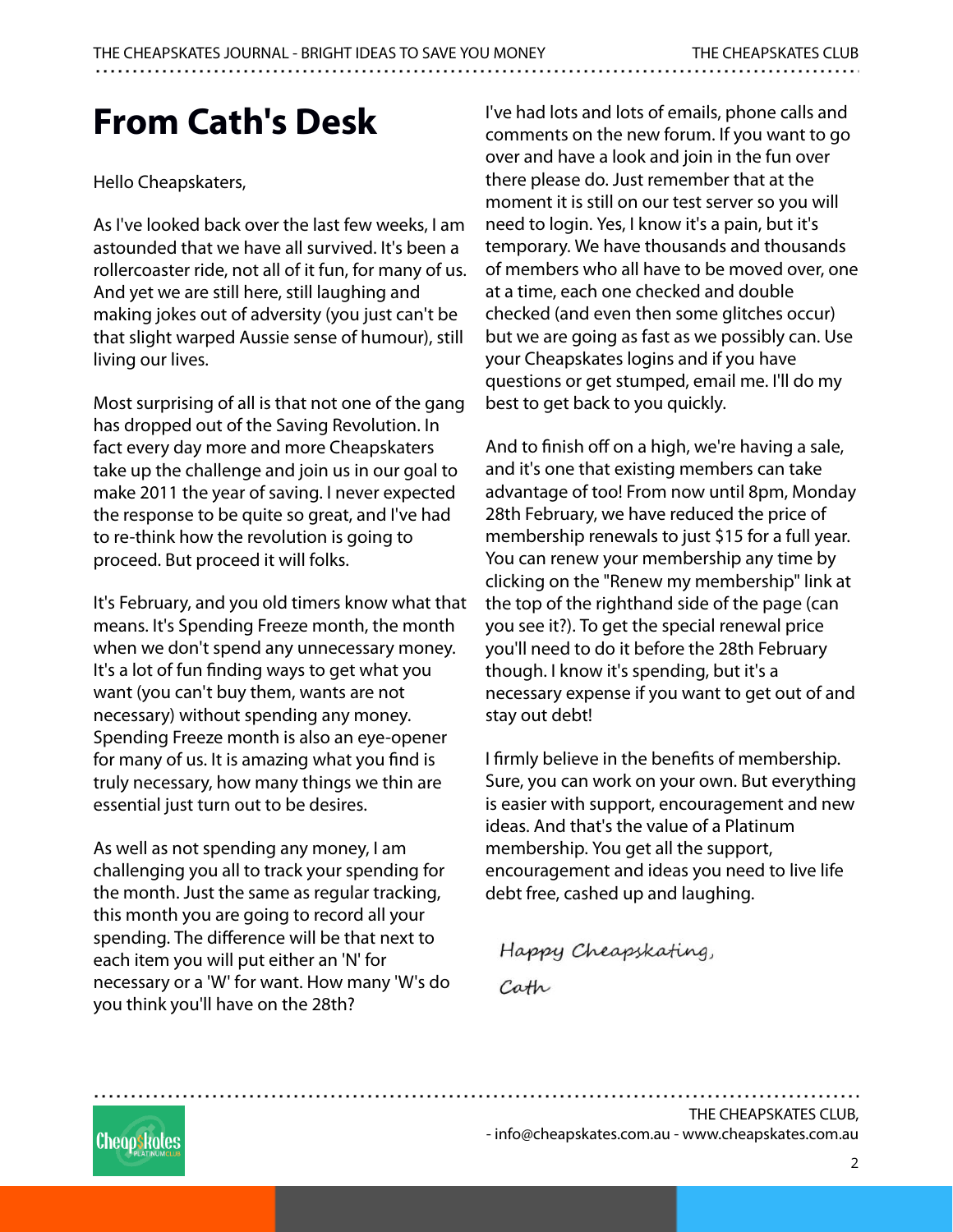## **How Many Days to Pay for......**

I hear "I don't have time to do ..... to save money" every day.

So do you ever stop and wonder just how long you have to work to pay for that lunch out, or the new shoes you bought (even if they were on sale) or how long it will take you to earn the money to pay for the new CD or that pile of magazines you just bought? Do you wonder why you don't have time - to do anything?

Knowing just how long you need to work to pay for the things you buy gives you the power to make informed decisions. You'll know just how long you need to work before you own the things you buy, giving you the power to decide to spend the money, use it for something really important to you or even not work that many hours.

Until recently you'd have to do a simple math calculation with pen and paper and a calculator to solve the problem.

Not anymore. Now there is a new interactive calculator you can use to do the hard math for you.

Called "Days to Pay", this online calculator can give you the figures you want in just a few seconds. This handy little calculator can tell you with reasonable accuracy just how long it's going to take you to earn the money you spend, how many days to pay.

It's very simple, just go to www.daystopay.com. Click on the "Configure your Days to Pay" tab, it's on the panel in the centre of the screen, and enter your figures (amount spent, amount earned). This calculator isn't configured to Australian tax rates (yet), so for the country field, choose "Do not use income tax in calculation" from the drop down menu. It's very straightforward and simple; follow the prompts on the page as you enter the information.

Then click on "calculate my days to pay" and you'll see just how many days (yes, days), hours, minutes and seconds you will be working to pay for that coffee, the shoes, the CD and those magazines!

It kind of puts spending money willy-nilly in a new perspective - do you really want to be working 54 days, 19 hours, 5 minutes and 47 seconds for - hang on, what was it you were working for? It was so long ago, I bet you've forgotten!

This is a fun tool that gives you an approximate picture of just what your spending really costs you.

## **A Thoughtful Moment**

### **Never Look Down on Anybody**

Never look down on anybody, unless you're helping them up.

To realize the value of a sister or brother,

Ask someone who doesn't have one.

To realize the value of ten years,

Ask a newly divorced couple.

**Cheopskotes** 

THE CHEAPSKATES CLUB,

- [info@cheapskates.com.au](mailto:info@cheapskates.com.au) - [www.cheapskates.com.au](http://www.cheapskates.com.au)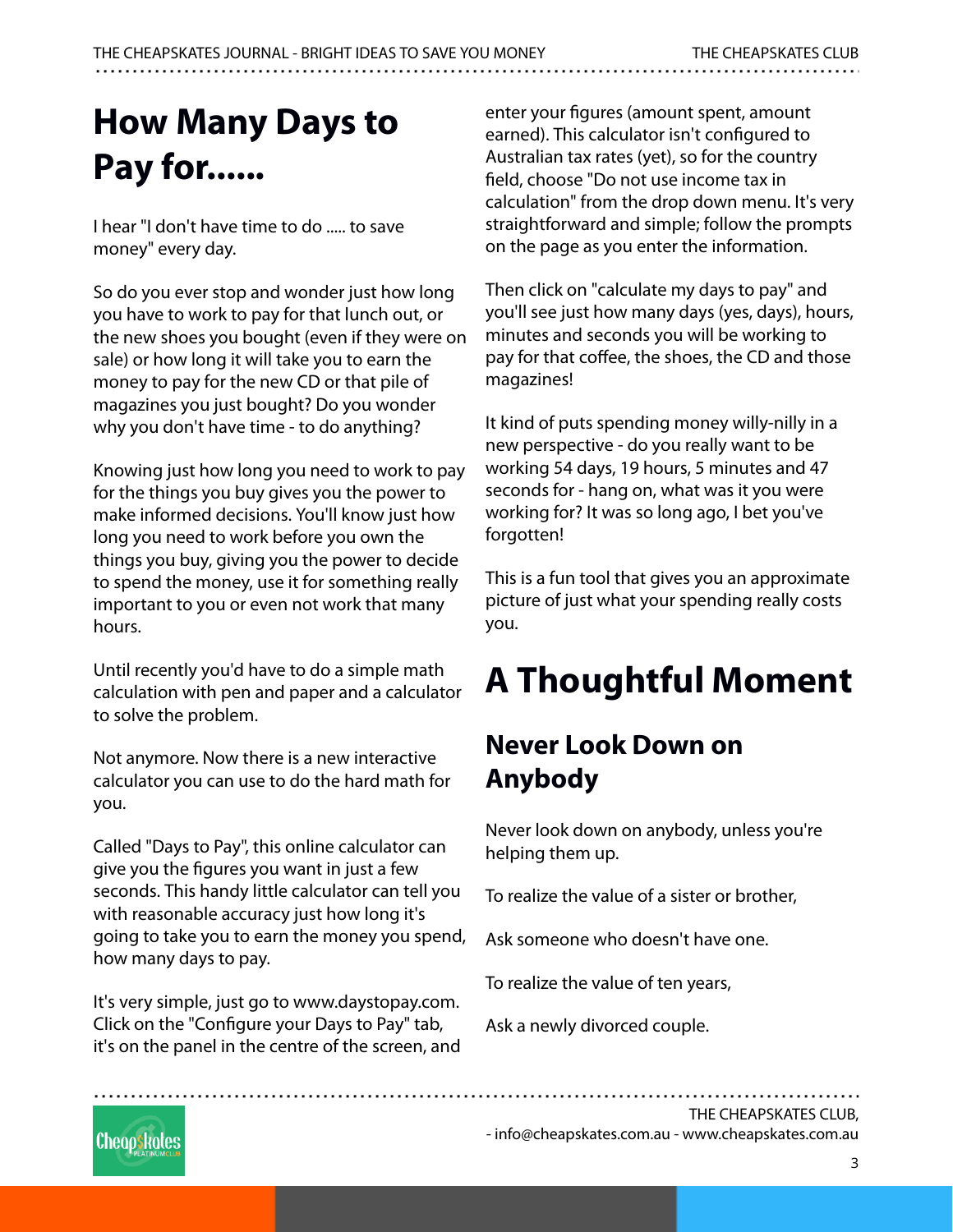To realize the value of four years.

Ask a graduate.

To realize the value of one year,

Ask a student who has failed a final exam.

To realize the value of nine months,

Ask a mother who gave birth to a stillborn.

To realize the value of one month,

Ask a mother who has given birth to a premature baby..

To realize the value of one minute,

Ask a person who has missed the train, bus or plane.

To realize the value of one-second,

Ask a person who has survived an accident.

Time waits for no one.

Treasure every moment you have.

You will treasure it even more when

You can share it with someone special.

To realize the value of a friend or family member,

Lose one.

Remember....

Hold on tight to the ones you love!

The origin of this letter is unknown.

## **Saving Story**

#### **We're On Our Way to a Debt Free Life!**

Hi Cath,

I joined the Cheapskates Website last week (November 2010) in the eager hope that it will help us to pay off some debt, teach us to stop wastage and help my peace of mind. Already, we have had some positives occur and I just wanted to share this with you. If you didn't take the time with the Cheapskates Website, then I'm not sure what I would be doing right now!

My husband and I are both 28 and are now expecting our first child, a little boy, in March. Having been together since we were 19, we have managed to incur the following debt:

- \$310,000 home loan
- \$30,000 personal loan
- \$7,000 credit card
- \$6,500 loan from family

We both have great jobs and make well over \$100,000 a year, although we have NOTHING to show for it. Our assets certainly DO NOT outweigh our liabilities, a thought that makes me feel completely ill. We have not saved for bad times with an emergency fund and have always fallen back on loans and credit cards to help us out when things got tough, or when we needed something.

It wasn't until C injured himself playing football this year which involved him having to take

- [info@cheapskates.com.au](mailto:info@cheapskates.com.au) - [www.cheapskates.com.au](http://www.cheapskates.com.au)

Cheapskates

4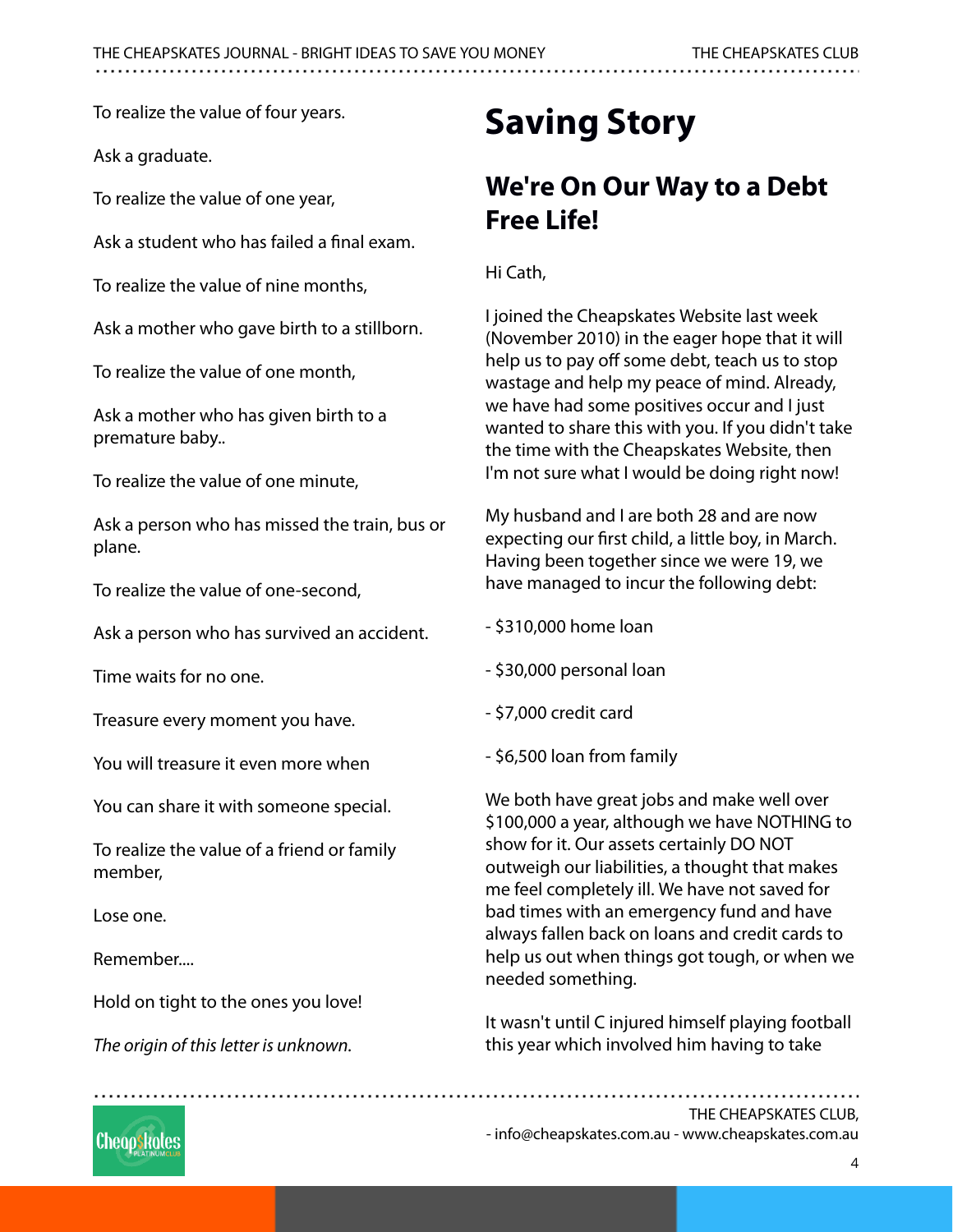three months off work, surgery (even with private health insurance we had to fork out close to \$1,500) and lots of physio and doctors' visits. We weren't prepared and with a baby on the way, I realised we were in some serious trouble.

I tried to make changes to our budget which has always been done in Excel (to the exact dollar - but we have never stuck to it), but I just wasn't able to do it on my own. Since joining the Cheapskates Club, we have completed the following:

- Begun a 50c jar (saving of up to \$5 per week)

- Spending \$10-\$15 per week less on groceries

- Applied for a lower interest rate credit card and cut the other up! (Saving approx \$50 per month)

- Begun a Christmas account (Saving us \$10 per week)

Total all up at the moment is a saving of around \$2,000 per year! I feel so proud of myself and it has made me even more determined to play around with the budget and see where else I can make savings. I am devouring the Tip Store and Forum to get more ideas on ways to save. Addicted now you could say!

Anyway, I just want to say thank you for the effort you and the members put into the Cheapskates Club website. I have a feeling that things may have become even more dire if I hadn't have found you! I know that by the time our little guy is born, we will be on our way to living a debt free life.

Keep up the great work!

A., C., and Little Fitz

## **How to Haggle.... Anywhere**

Have you ever envied someone when they tell you they were able to negotiate a great deal? It may have been for a large item, such as a car or a house, or something smaller like a holiday or washing machine.

Then there are those "lucky" people who are always able to get something knocked off the price of whatever it is they're buying - whether it's at a trash'n'treasure market or a department store.

You wouldn't dream of paying the asking price for a new home, or the price written on the windscreen of that car you've had your eye on.

You'd make an offer. And the seller would come back with a counter offer. And so the haggling begins. Offers and counteroffers go back and forth until a price is settled on or one of you chooses to stop negotiations. That's all there is to it.

In theory, everything is negotiable. The price on the sticker is just the asking price, the price the seller is hoping to get. You've done your research and you know the price you are prepared to pay. You can haggle over orthodontia – even on the price of music lessons and lawn mowing. It is almost always appropriate to haggle and nothing to be ashamed of. You are just asking a simple question.

The tricks to haggling apply to all situations. You probably won't get very far at the



- [info@cheapskates.com.au](mailto:info@cheapskates.com.au) - [www.cheapskates.com.au](http://www.cheapskates.com.au)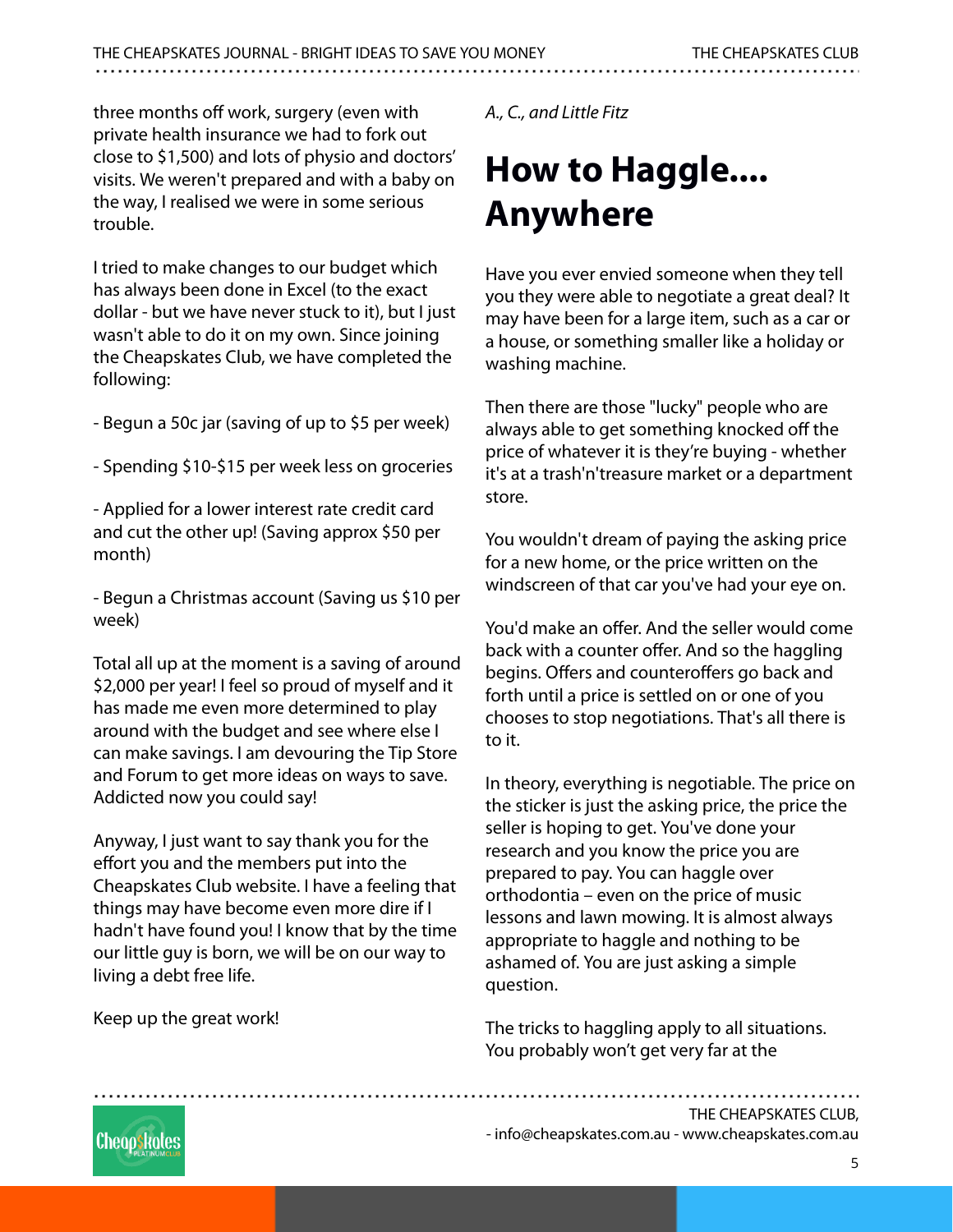supermarket, but always haggle at markets and when buying big ticket items.

Here are just a few of the things I've haggled over:

- Our house
- Our car
- Our lounge suite
- New carpeting
- Bulk lots of meat
- Bulk veggies from the market
- Accommodation costs for holidays
- The repair on my engagement ring
- A new camera and video camera
- Mobile phone charges
- Car parts
- Computers and computer parts
- Washing machines
- Fridges
- The new freezer

is up to you to decide whether that price is fair and reasonable, and affordable, or whether you are prepared to accept the item or service as is but for a lower price.

**Secondly, be prepared to haggle.** Find out who has the power to do deals - in department stores and car yards it's often not the sales clerk you see on the floor, and then start a conversation; build a rapport with the seller. Show you are serious about getting a deal, not just wasting time. If you are a regular customer, let them know. And be prepared to buy if the seller meets your price.

#### **Make sure it's worth everyone's effort.** The

bigger the ticket price, the more likely it is negotiable and worth everyone's time and effort. Spending 15 minutes to save \$1 on a \$10 item isn't really worth it. On the other hand, 15 minutes negotiating to save \$300 on a \$1,200 bracelet is.

**Use your bargaining power.** Start with the question "What's your best price?" and then stop talking. Put the onus back on the salesperson to do what he must to make the sale.

**Flash cash.** If you are paying cash ask how much for cash and wait for the response. Then ask for seniors discount if it applies, or if they would throw in delivery, installation, etc.

**Value add.** Ask how much if you buy another item e.g. a lounge suite and an LCD TV; a washing machine and a dryer; a dress and a pair of earrings etc

**Firstly, always, always be polite.** Everyone has the right to make a living and charge a price of their determining for their goods or services. It

**Collect prices.** Shopping around pays off, don't accept the first offer you get unless you are absolutely sure it's the best you will get. And always get the price written on the back of a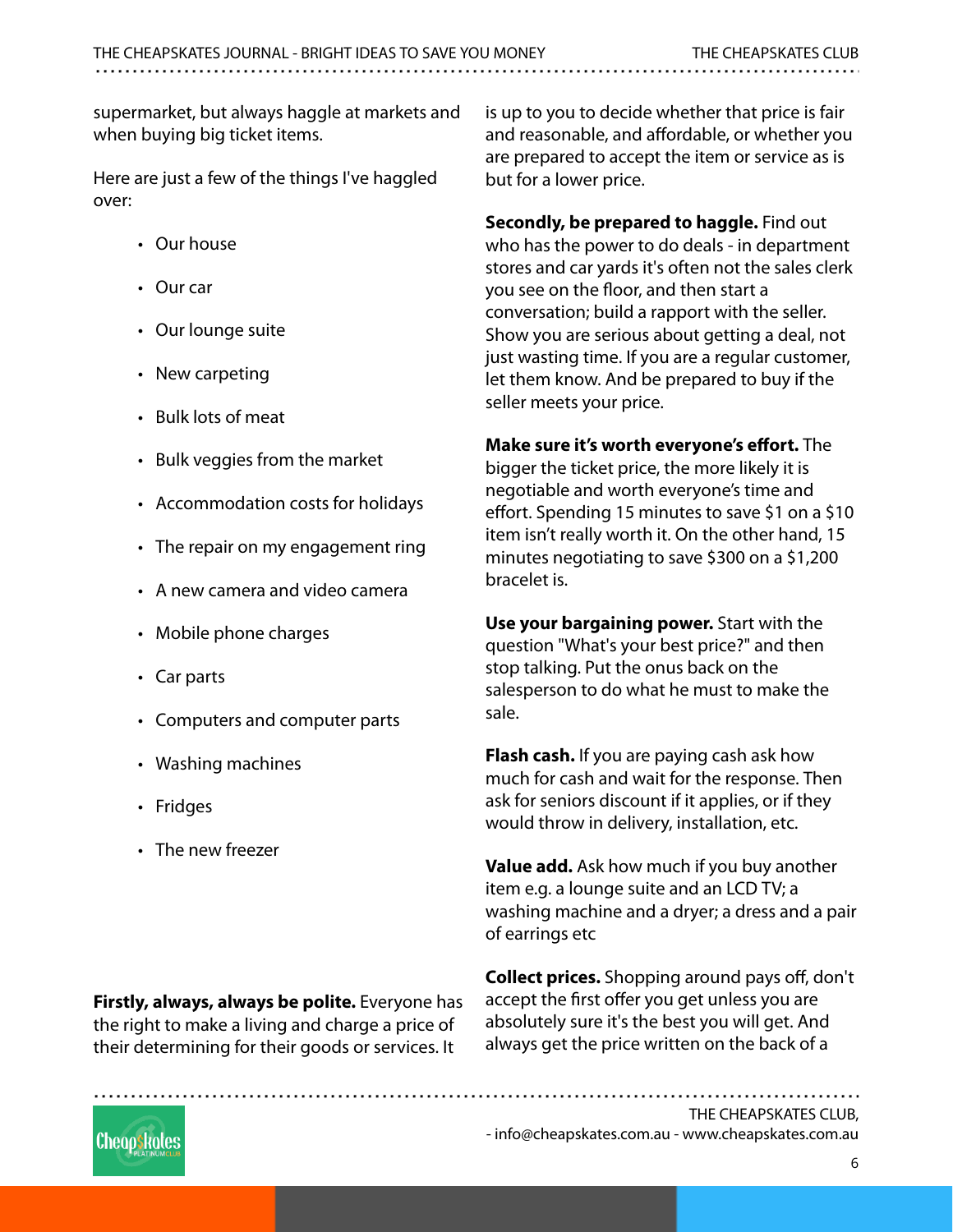business card. It helps if you can pull out a written price when you are haggling for a better deal at another store and you'll know exactly which salesperson to go back to when you buy, with proof of their price in your hands.

**Be prepared to walk away.** The worst thing that can happen is that particular retailer won't discount. All you have to do then is say "thanks for your time" and walk away.

**Lastly, always say thank you.** Once you've completed the deal, remember your manners and say thank you. And if the price and service have been beyond expectations, let the sellers know just how much you appreciate it.

Haggling, negotiating, bargaining - call it what you like - is something anyone can do and with a little practice you can become an expert!

## **Zero Cost Ways to Relax**

We all need to relax every now and then. If we don't, we could end up getting stressed and even sick, as happened in our home just a few weeks ago. Stress can be an insidious enemy, sneaking up on you so you don't realise that your body is under attack.

My husband was to all intents and purposes a perfectly healthy, fit and active man. In fact if you had asked him, he wouldn't have said he was stressed at all. And yet he still had a heart attack at 3.30am, after a particularly enjoyable and happy night with friends.

It's estimated that 80% - 90% of all doctor visits are for stress related symptoms and conditions. Many are caused by stress while the rest are

conditions that are aggravated by stress. When we are in constant state of stress our bodies become exhausted and both our physical and emotional health suffer.

Learning to relax is the key to relieving stress. However, there are many relaxation activities out there, unfortunately many of them cost a pretty penny, which just adds to your stress.

What if we want to find some ways to relax without breaking the bank? It's easier than you think!

Here are some ideas for zero cost ways to relax:

### **Take Off Your Watch**

I don't wear a watch, ever. Ten years ago my eldest son had a terrible accident and we almost lost him. For weeks we lived with the prospect of him losing his left leg. While I was waiting at the hospital to speak to the doctors, I kept looking at my watch. Time seemed to stand still and I could feel myself tensing up, getting more and more upset at how long everything was taking. When the doctors could eventually speak to us and tell us how he was I was so stressed and tense I was sick. And in that state I was no good to AJ, who needed me more than he ever had, or to my other children who were frightened and needed me too. I took my watch off and I've never put it on again. I'm never for because I don't know the time, but I am not stressed from clock watching either. Try it, just for a weekend. It's amazing how relaxing not watching the time is.

### **Light Exercise**

A great way to relax is getting some light exercise. This can mean going for a walk around

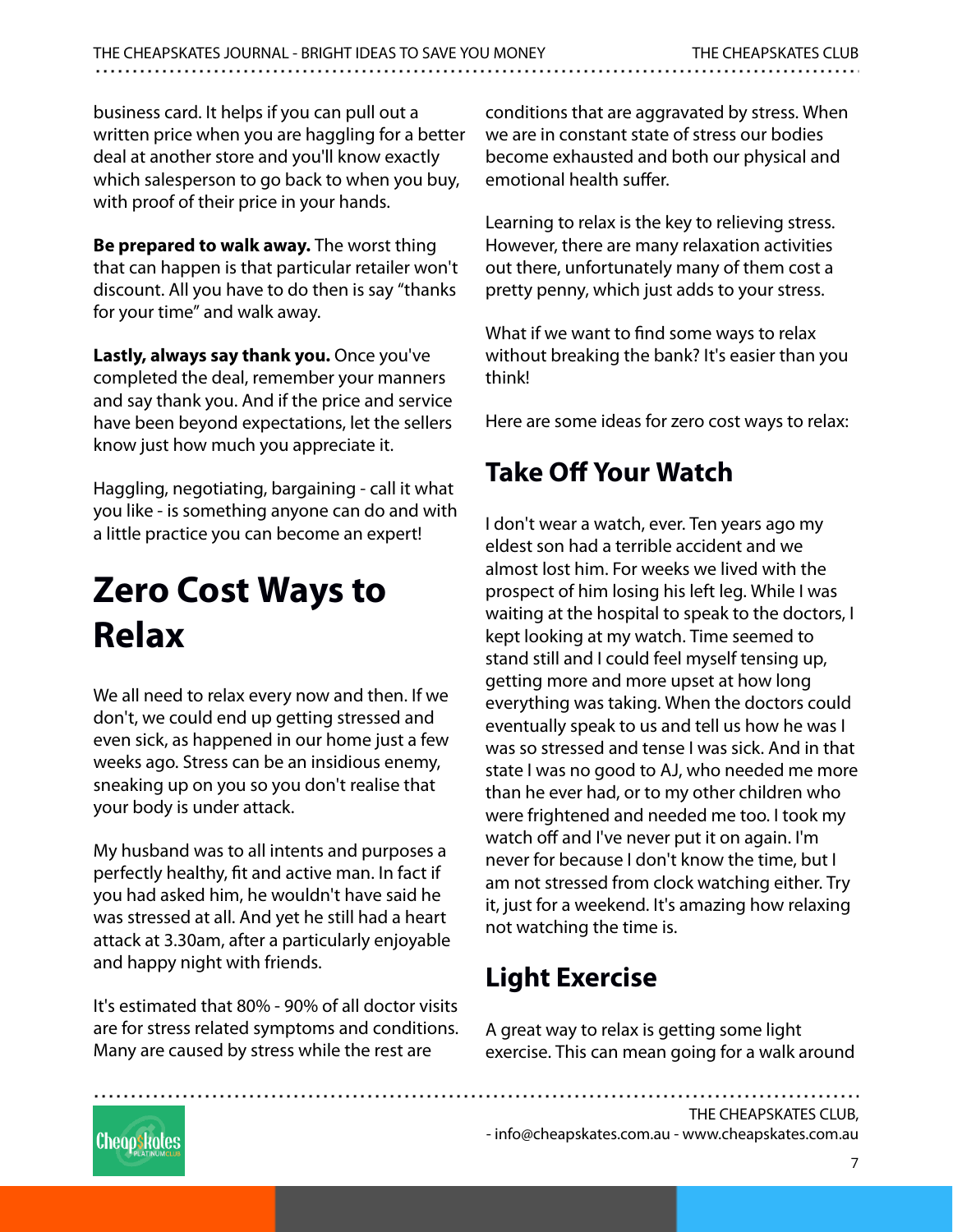the neighbourhood or playing a low impact sport. Exercise has been known to help the body relax and engaging in non-intense exercise will help your mind to unwind as well. Walking for just 15 minutes twice a day can relieve the symptoms of stress completely! Walking can trigger the release of endorphins, potent brain chemicals that relieve pain and stimulate relaxation. The higher your level of endorphins, the greater your sense of calm and well-being. Rhythm is another reason walking reduces stress. Swinging arms in opposition to legs starts a rhythm. It also exercises the rightleft brain connection. And walking is free and can be done anywhere!

### **Meditation**

Taking up meditation is one of the most relaxing activities you can engage in for free. All you need to do is sit in silence and focus on your breath. When negative thoughts arise, acknowledge them, and then let them go. Try doing this for 30 minutes each day.

### **Take a Nap**

Babies and toddlers aren't the only ones that can benefit from a nap! You may even feel relaxed and rejuvenated after a simple 15-minute snooze. You don't even need to completely fall asleep to enjoy this activity. A quick cat-nap in your favourite arm chair can do wonders for your state of mind and health.

## **Shoot the Breeze**

Go to a friend's house or talk to a friend on the phone. Chances are you have one of those friends that you can chat with as if no time has gone by since you last talked. Old friends

usually provide great opportunities to talk about the good old days and are usually good listeners too.

### **Listen to Music**

I've never found those CDs that are promoted as relaxation music very relaxing, especially when I've seen the price. Get your MP3 player and lie down with some great tunes. Pick out a group of songs that you find especially relaxing. Classical and other light songs usually work best.

### **Read a Book**

Borrow a new book from the local library and start reading. It may even be a fun activity to read one of your favourite books over again. Rereading old favourites can be very relaxing too. There's a reason they are favourites, and one of them is probably because you can get lost in the words and forget the world for a little while.

#### **Take a Warm Bath**

Take a warm bath or shower. Not too hot, but warm is good. If you're taking a bath, add in bubble bath, play some classical music, light some candles and remember to turn off your phone. This is a simple way to have some peaceful time just for you.

### **Look at Old Photos**

Bring out some old photos from your childhood or the photos from a fun trip you took. Remembering some of your treasured moments through photographs will make you smile and relax for sure.



- [info@cheapskates.com.au](mailto:info@cheapskates.com.au) - [www.cheapskates.com.au](http://www.cheapskates.com.au)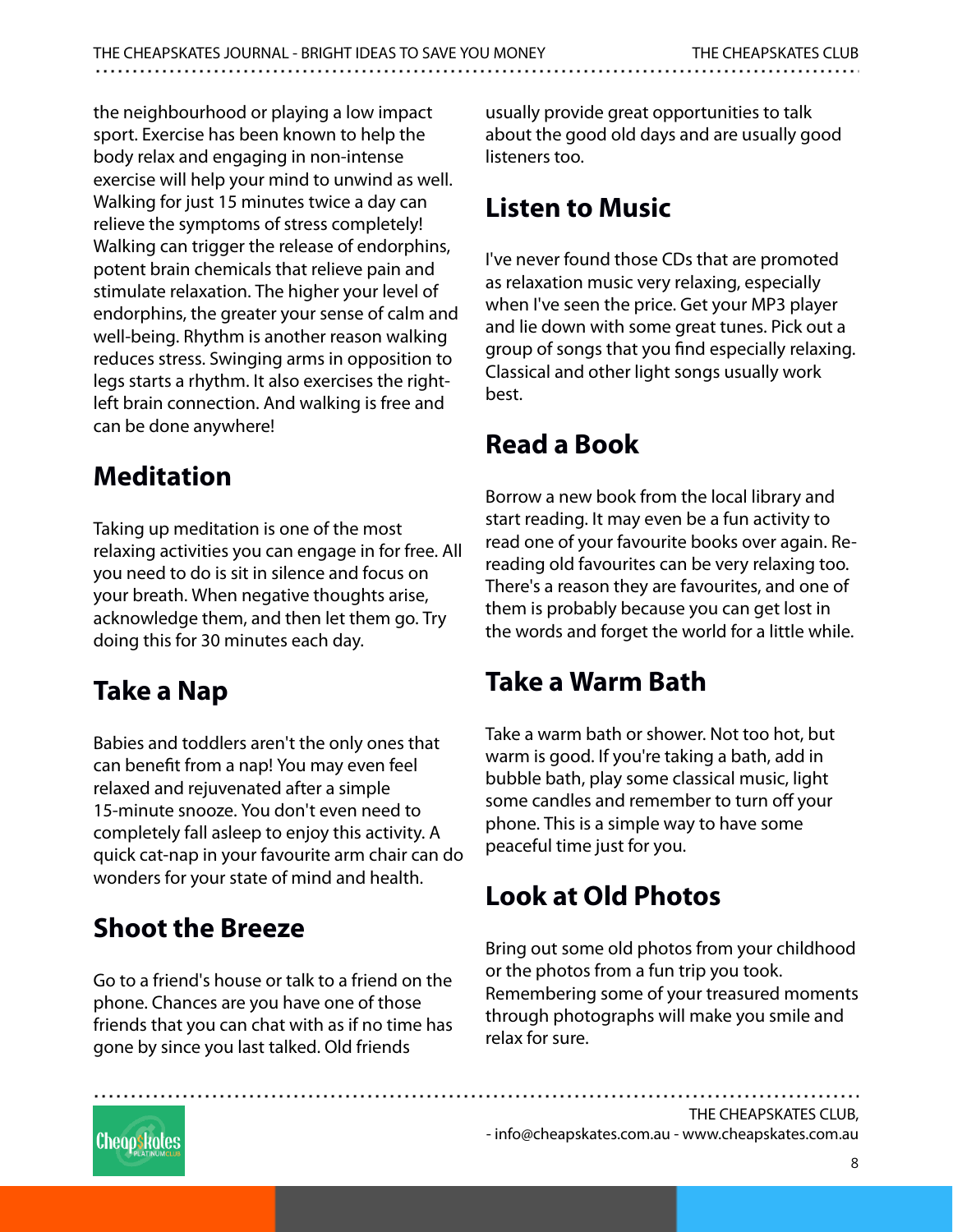#### **Play Board Games**

When was the last time you played your favourite board game? Dust off the old Monopoly or Scrabble, prepare some snacks, and play a few games with your family. It'll be fun for all!

### **Daydream**

Allow your mind to wander and dream. Escape to where you'd like to travel one day. Think about what your life will be like in the next 5, 10, or 15 years and write these thoughts down in a journal to read later.

#### **Have Afternoon Tea**

Take time every day to sit down with a cuppa. Make it in a nice cup or mug and sit in a comfortable chair while you drink it. Turn the radio and TV off, move away from the computer. Just sit and sip your tea. It only takes 5 minutes, but it's a very relaxing 5 minutes.

### **Learn to Laugh**

Laugh often. It's not just a gimmicky saying; it's a good stress release. Laugh out loud for a few minutes every day. Share a joke, watch a funny movie or just start laughing for no reason. However you do it, make sure it's a good loud chuckle. Of course if you are laughing with someone else people are less inclined to think you're odd. But if there's no one around, do it anyway. And laughter really is contagious so be prepared for others to join you in your laughfest.

## **Endless Possibilities**

These are just some simple ideas when it comes to relaxing the zero cost way. I'm sure you will have lots more. Stay creative and remember that it's okay to waste time every now and then. After all if it's relaxation for your health, you're not wasting time, you are investing in your future.

## **Every Mum Needs a Toolbox**

Whether you're going to get serious about working on projects around the house or just needing to tighten the screw in a saucepan lid, you're going to need some tools and a good place to keep them. Not having your own tools can cause a lot of frustration, while allowing your tools to end up wherever they land results in confusion and frustration when you need them next.

Every mum needs a toolbox and her own set of basic tools. Mums need to be able to do running repairs to toys, replace the batteries in all manner of gadgets, whack in a nail or picture hook and a thousand other jobs around the house that all require tools.

### **What Tools Do You Use?**

First, you'll want to think about what you need for the tasks you generally perform. The standards are a hammer, several screwdrivers in different sizes (flat and Phillips heads), a retracting tape measure, needle nose pliers for holding onto just about anything, wire cutters, a set of small jewellers screwdrivers, multigrips

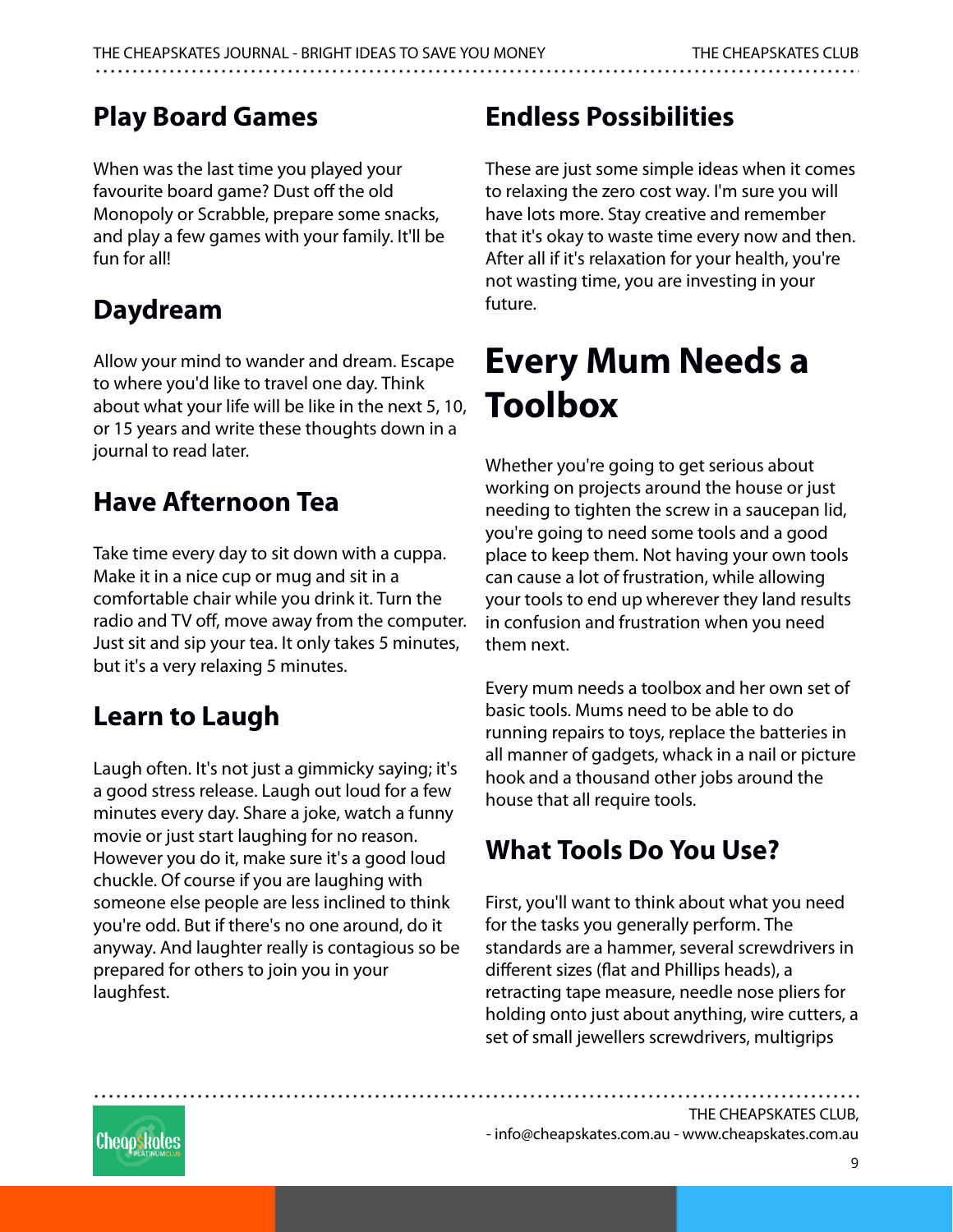for loosening or tightening nuts and bolts, Allen keys for all manner of things, but you may also require wrenches for plumbing purposes or tightening nuts and bolts, furniture assembly and disassembly, and pliers for holding onto just about anything. A hot glue gun and some glue sticks, a roll of masking tape and a roll of electrical tape are also handy to have in your tool box.

Clamps can also be very useful if you're likely to need to keep two objects together. After all, you don't have three hands, and helpers may be hard to come by if you're a DIY mum. Clamps make gluing so much easier. After all you don't want to have to stand and hold something until the glue dries.

Take a little time to list the tools needed for the projects you do most often, and work from there.

## **Choosing a Tool Box**

The box you keep your tools in makes a big difference, too. If you have a lot of tools, it might be tempting to get a really big box, but then how will you move it? Metal toolboxes are strong, but they are also very heavy, especially when they are full of tools. Wheeled boxes can fix this problem, but you need somewhere to store it. You can use several smaller toolboxes organized by the tools inside. Just make sure that you can manoeuvre while carrying any box you choose, even after it's fully loaded.

My toolbox is small and very light. It fits neatly under my desk and holds all the tools I need in the house.

I have another one the same for outdoor repairs (you know putting the fittings back onto the

hose, fixing the bird netting over the garden and so on) and one in the garden shed to hold my garden tools. They cost \$4 each from the Reject Shop and do a brilliant job.

#### **Do You Need Tools Made Just For Women?**

If you've ever been to a major hardware store, there's a good chance you've seen tool kits geared just for women. These are usually smaller, lighter versions of ordinary tools and they may be painted bright colours or appliquéd with floral designs. I saw some lovely tools in a newsagent, of all places, just before Christmas. They were lovely florals in pinks and greens. Very pretty, but not really practical. They were also very expensive at around \$16 for a pair of pliers.

You don't need tools especially for women, and there's certainly no reason to buy that pink tool kit unless you happen to really love pink. Remember to check the quality when you buy some tools for women are made in lower grades than comparable men's tools. However, many high quality ordinary tools are geared towards men, who generally have higher upper body strength than women. Of course, men who don't work out much may have just as much trouble with these heavier tools as women do, especially the trade grade ones. In the end, though, some tools are just too big and heavy to be easily used by people who have slightly smaller hands or a different build so look for smaller, lighter versions of these tools. Or, leave any jobs that require them to someone else!

Looking for quality tools that are lighter in weight and small enough not to get in the way can be a good idea for women who are interested in doing their own work around the



- [info@cheapskates.com.au](mailto:info@cheapskates.com.au) - [www.cheapskates.com.au](http://www.cheapskates.com.au)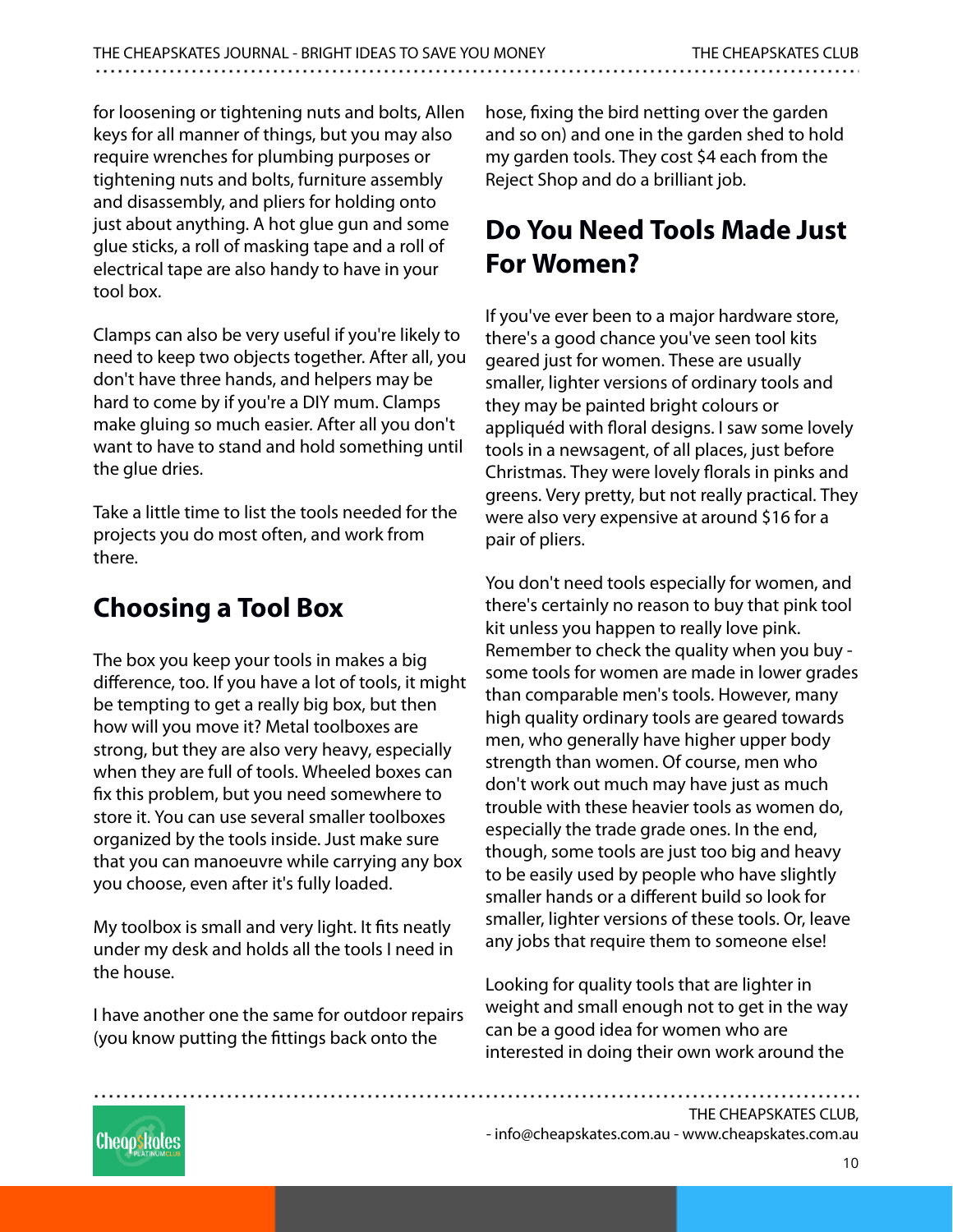house. The job gets done a lot faster if you aren't fighting with your tools, after all.

Once you have your toolbox set up and outfiitted the hardest job you'll tackle will be keeping the rest of the family out of it.

## **Beating the Can't Be Bothered Dinnertime Blues**

If you leave thinking about dinner until dinnertime, it's most likely that cooking is the last thing you want to do and you'll have a good case of the "can't be bothered dinnertime blues".

Cooking may not be your favourite chore, it certainly isn't mine, but it is something that needs to be done every day if you want (or need) to stick to a grocery spending plan. Thankfully, there are many time management techniques that you can use to make cooking a faster and easier and more enjoyable part of your day.

One of the easiest ways to save time throughout the week is to plan your meals ahead of time. This will free up the time you spend each night trying to decide what to make for dinner, racing to the supermarket, standing in line to pay for your purchases, and then driving back home to cook your meal.

Instead, you'll sit down, write out the meals you'll have during the week, and make one trip to the supermarket. You can plan your meals according to what you have in the fridge, freezer and pantry. Use those foods and what is on sale that week to make up a meal plan and

your shopping list. These two things will alone will save you money and time.

Just knowing that something is already planned for dinner that you don't need to think about it as soon as you walk in the door from work or after a tiring and busy day, makes it so much easier.

I keep a monthly meal plan on the fridge, for all to see. It stops the incessant "what's for dinner" question that used to start around 4.30pm every afternoon in our house. Now everyone can just look at the meal plan and know what they'll be sitting down to come dinnertime.

The following are some more tips to help you save time, but still provide tasty and healthy meals for your family:

· **Start using your crockpot!** This is a great time saving tool when it comes to cooking. When you get up in the morning, you can throw your meal in and let it simmer all day. When you are ready to eat, your dinner will be hot and ready to serve. A crockpot (or slow cooker, same thing) can be used all year round to prepare main meals, side dishes and desserts. It will even cook a roast. In summer the crockpot is a much cooler option than the oven for a roast.

· **You may want to consider freezer cooking.** With this method of cooking, you'll spend one weekend preparing a month's worth of dinners and then you'll store them in the freezer. At night, you'll take out the next day's dinner and let it thaw in the fridge. When your family is ready to eat, just pop that night's dinner into the oven or microwave and while it heats through prepare the veggies or salad to go with it.

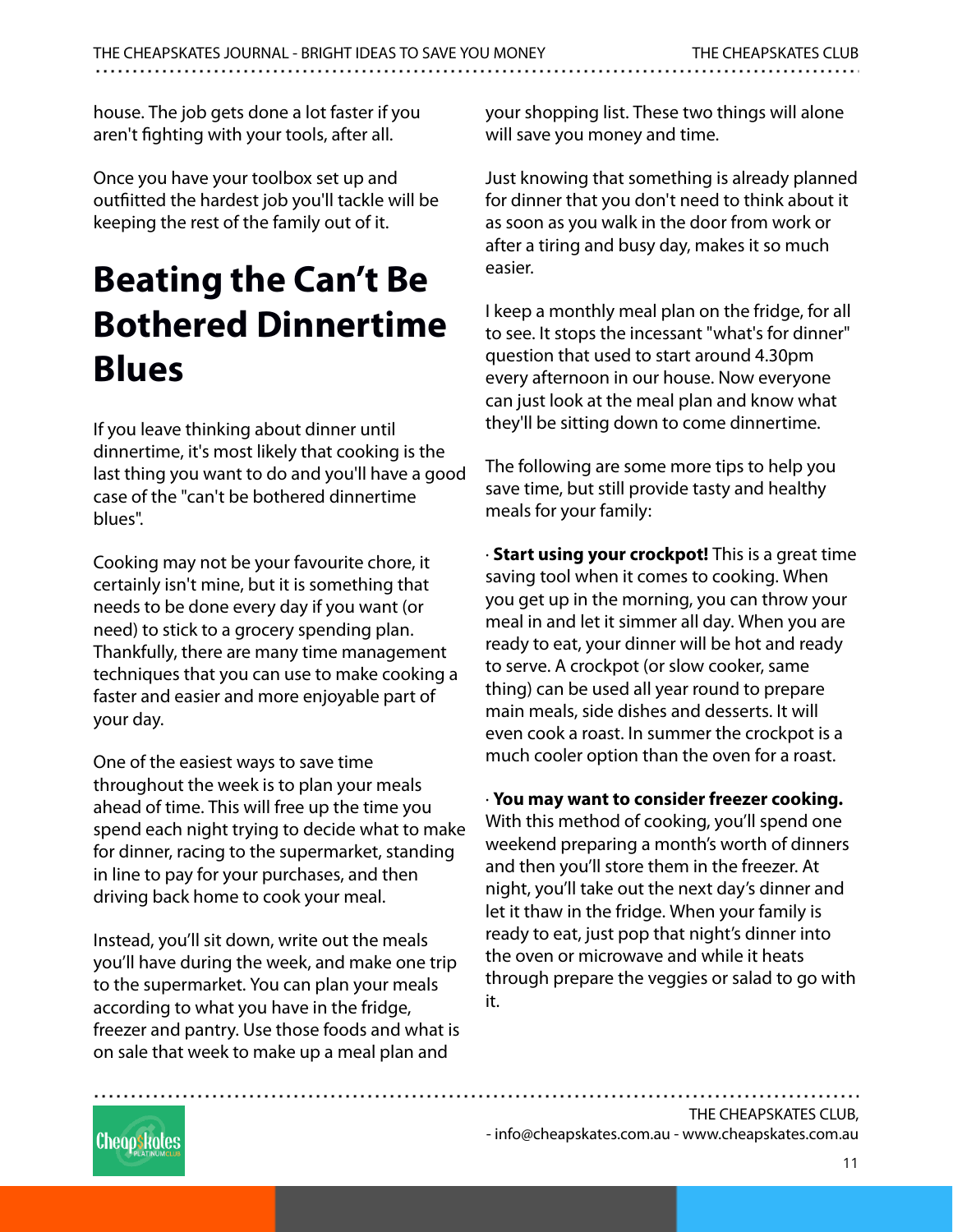If the thought of preparing a whole month of meals in one weekend turns you off the idea, try doubling each meal you cook for a couple of weeks and freezing the extra portion. It doesn't really take any longer to prepare a double recipe, remember you're only cooking one quantity and freezing the other. You'll end up with two weeks' worth of dinners in your freezer, giving you two weeks off meal prep without the marathon preparation session.

· **The casserole was very popular in the**

**1970's**, but it fell out of fashion during the 80's and 90's. I don't know why. They're making a come back among busy families and for good reason. This is a one pot dinner that is quick and easy to prepare (and easy to clean, since there is only the one pot plus dishes). And once it's in the oven it's forgotten until it's time to serve, leaving you free to do other things.

#### · **If you don't have time to cook a whole meal, you can opt to have a soup and sandwiches**

**night.** There's nothing wrong with a tin of tomato soup and toasted cheese sandwiches for dinner. Or make a quick vegetable soup by browning some diced carrot, onion and celery in a little oil, then adding two tins of diced tomatoes and two tins of chicken stock. Bring to a boil, add 1/2 cup rice or small pasta shells and simmer for 20 minutes. Test for seasonings, add salt, pepper, parsley etc to taste. While that's cooking, you can make up some tomato and cheese sandwiches and cut up some raw veggies and serve those with a side dip. You'll have a very filling and nutritious dinner.

· **When you are really pushed for time, short cut cooking** will stop you from blowing the budget on takeaway. Short Cut cooking is the process of mixing prepared food with fresh ingredients to create a quick meal with homemade taste. For instance, you can

purchase a barbecue chicken from the deli and serve it with some pasta, a side salad or veggies that you prepare at home.

#### · **You can also plan your leftovers to create quick and easy meals throughout the week.**

For instance, using the chicken from the above example, you can take the leftover chicken meat and use it to make a stir fry, chicken enchiladas, sweet'n'sour or chicken salad sandwiches for the next day's meal. Then use the bones to make a stock to use for risottos, cooking pasta or as a base for soup.

Saying you don't have time to cook dinner is no excuse. I've given you six ideas to get a taste, nutrition and spending plan friendly home cooked meal on the table in 30 minutes or less so you won't ever have the can't be bothered dinnertime blues again.

## **Dear Cath**

**Q.** I have white cups and I drink coffee or tea all day long. The problem is the inside of the cups have not only stained they are black on the bottom of the cup from staining. I have tried all sorts of different products but none have worked. Do you have anything that could help? Imsida

**A.** If the inside surface of the cups hasn't been damaged at all fill them with boiling water. Add 2 teaspoons of bicarb and let them soak overnight. Then empty the cups, sprinkle the inside with dry bicarb soda and rub gently with a non-scratch scourer pad. Rinse and dry. Any marks that haven't shifted are probably there for good I'm afraid. The next solution is a little

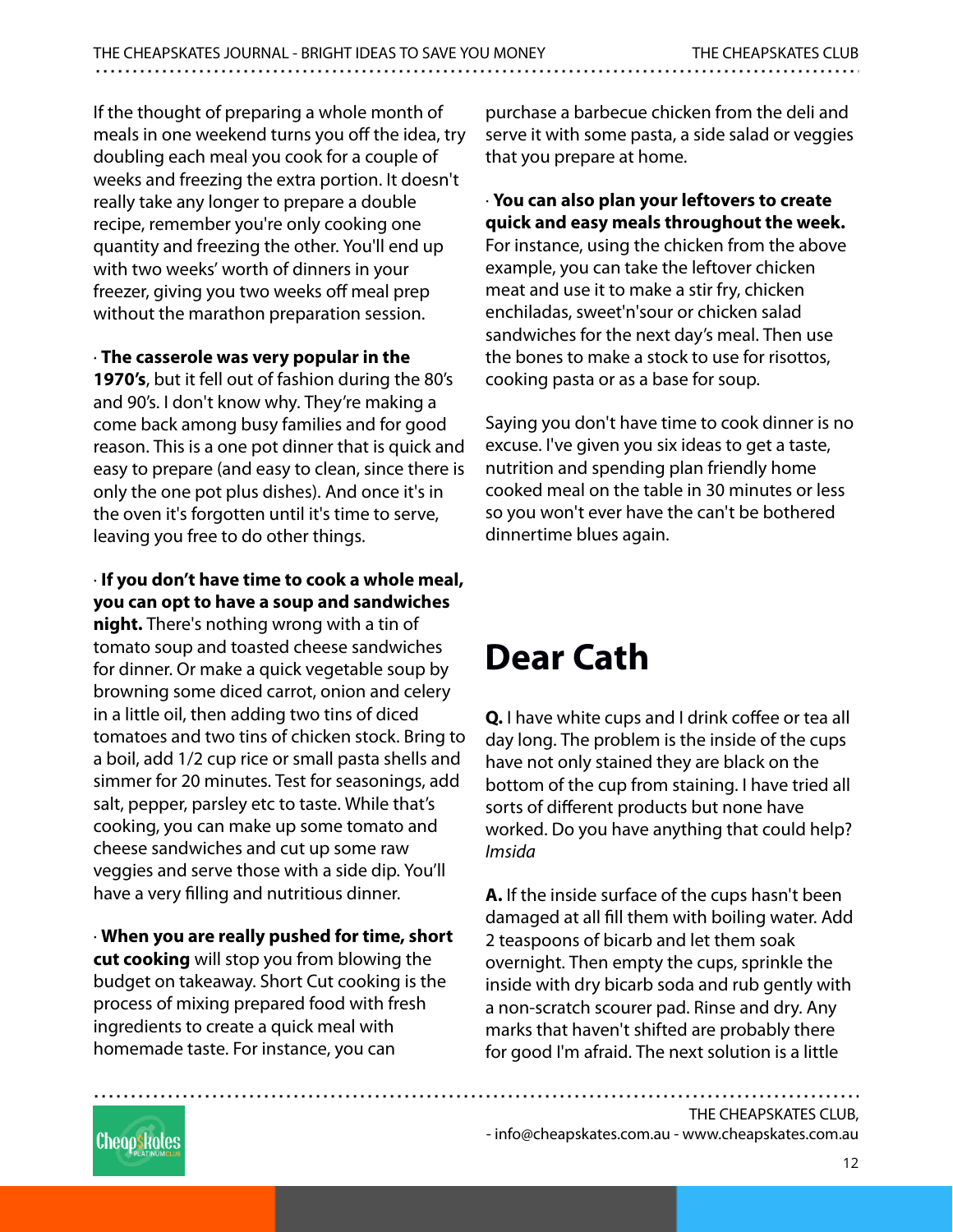more drastic, but may work if the inside of the cups is compromised. Fill with cold water and add 1/2 tsp ordinary bleach. Let soak for 2 hours, empty and rinse well. This should lift any stubborn, ingrained stains but if the inside of the cup is damaged, the bleach may leach into the porcelain or ceramic in which case it will always hold the odour and taste of the bleach. You'll have to find another use for it.

**Q.** I recently joined the Cheapskates Club and love it. I am now making most of our cleaning products from the recipes on the website and bake all the family's cakes and school lunch snacks myself. The recipe file is a wealth of information, thanks girls! I would just like to know exactly what I'm supposed to be setting up in the way of bank accounts - we have one already for bills and I'm imagining the other to be savings or the emergency fund I've read about? Also how much am I supposed to be putting aside into the account. If you could clear this up I would be grateful. We have moved 4 hours away and gone from 2 jobs to 1 part time job. We downsized our mortgage in the move but with 3 kids to feed and clothe we need all the help and tips we can get! Amanda

**A.** Welcome Amanda. Start small, one step at a time. It sounds as though you have a lot on your plate. As a general rule, the 10-10-80 division of income works well. Give 10 per cent - to charity, church, school building fund whatever you want to. Save 10 per cent. This goes straight into an Emergency Fund until it is built up to the equivalent of 6 months income. You give

and save before you take any money for spending. Live off the remaining 80 percent.

I suggest you print off the Bill Paying System and set it up. This will help you get a Spending Plan up and running. Until you have done this you won't know whether you're living on 80 per cent of your income or 115 per cent. If you find you are living on more than 100 per cent of your income, you need to go back and look at where you can cut costs.

As for bank accounts, one is all you need; any others are purely for convenience. As long as you keep a record of the deposits and withdrawals and what they are for, you'll manage just fine with one account.

If record keeping isn't your strong suite, then perhaps moving to cash for day-to-day expenses (groceries, petrol, school lunches etc.) with a bills, Peace of Mind and Emergency Fund accounts will work better for you.

Set up automatic transfers for pay day, so that as soon as the money hits your bank account, it is moved to the other accounts. That takes away the temptation to borrow from them.

Changing the habits of a lifetime isn't easy, it takes practise, and lots of it.

**Q.** When making the laundry powder and it says 1 cup of washing soda does this just mean 1 cup of any cheap washing powder? Adriana

**A.** No. Washing soda is sodium carbonate (not to be confused with bicarbonate of soda), sometimes known as soda ash. Washing soda you'll find it in the cleaning aisle, with laundry

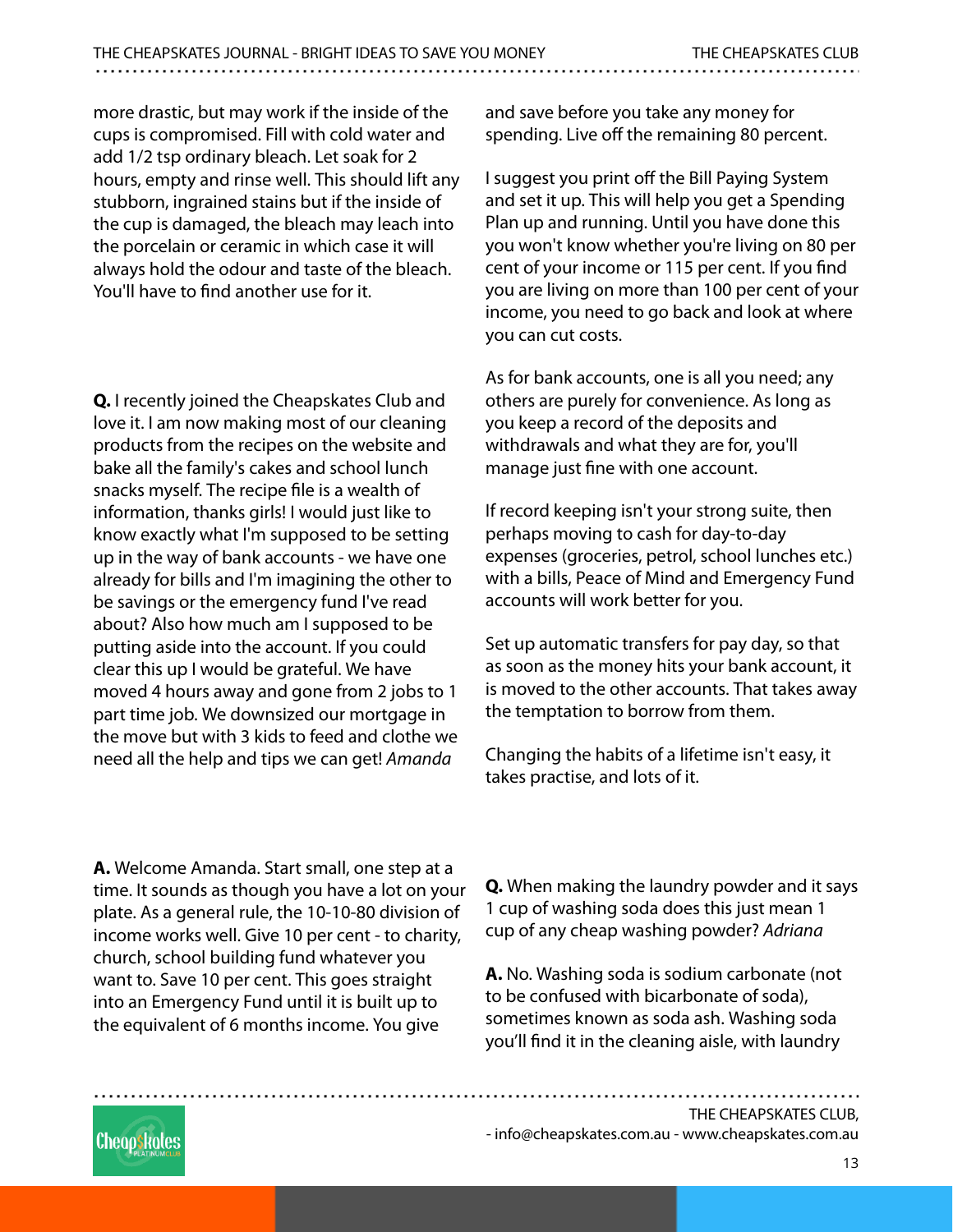soaps and additives. A common brand in Australia is Lectric Soda, in a clear plastic bag. It comes in crystals or powder form; you can use either for the washing powder.

## **On the Menu**

#### **Pack an Impromptu Picnic**

There are still a few weeks of summer left, so why not take advantage and have a picnic. Pack a sandwich lunch or dinner, take a rug and enjoy your meal in the local park.

Simple chops or steak are delicious cooked on the barbecue. Serve them with Blitzin' Barbecue Sauce and Simple Salad for quick and easy picnic fare. A plate of Tropical Salad Rolls make perfect food for the kids to grab and go to play. But be warned, there won't be any leftovers.

#### **Blitzin' Barbecue Sauce**

#### **Ingredients:**

1 cup strong black coffee

1 1/2 cups Worcestershire sauce

1 cup tomato sauce

1/2 cup butter

1/4 cup lemon juice

2 tbsp brown sugar

2 tsp cayenne pepper

**Method:**

Combine all ingredients in a medium saucepan. Bring to a boil over a medium heat, turn heat down and simmer sauce 30 minutes, stirring occasionally. Serve over barbecued steak or chops.

### **Simple Salad**

#### **Ingredients:**

1 head lettuce, washed, dried and torn

1 cucumber, cut into 1cm slices

1/2 green capsicum, cut into thin strips

2 large tomatoes, cut into 8 pieces each

1 salad onion, thinly sliced

#### **Method:**

Toss everything together in a large salad bowl. Chill. Add Simple Salad Dressing just before serving.

## **Simple Salad Dressing**

| Ingredients:                            |
|-----------------------------------------|
| 1/2 cup water                           |
| 2 tbsp milk powder (skim or full cream) |
| 1/4 tsp salt                            |
| 2 tsp honey                             |

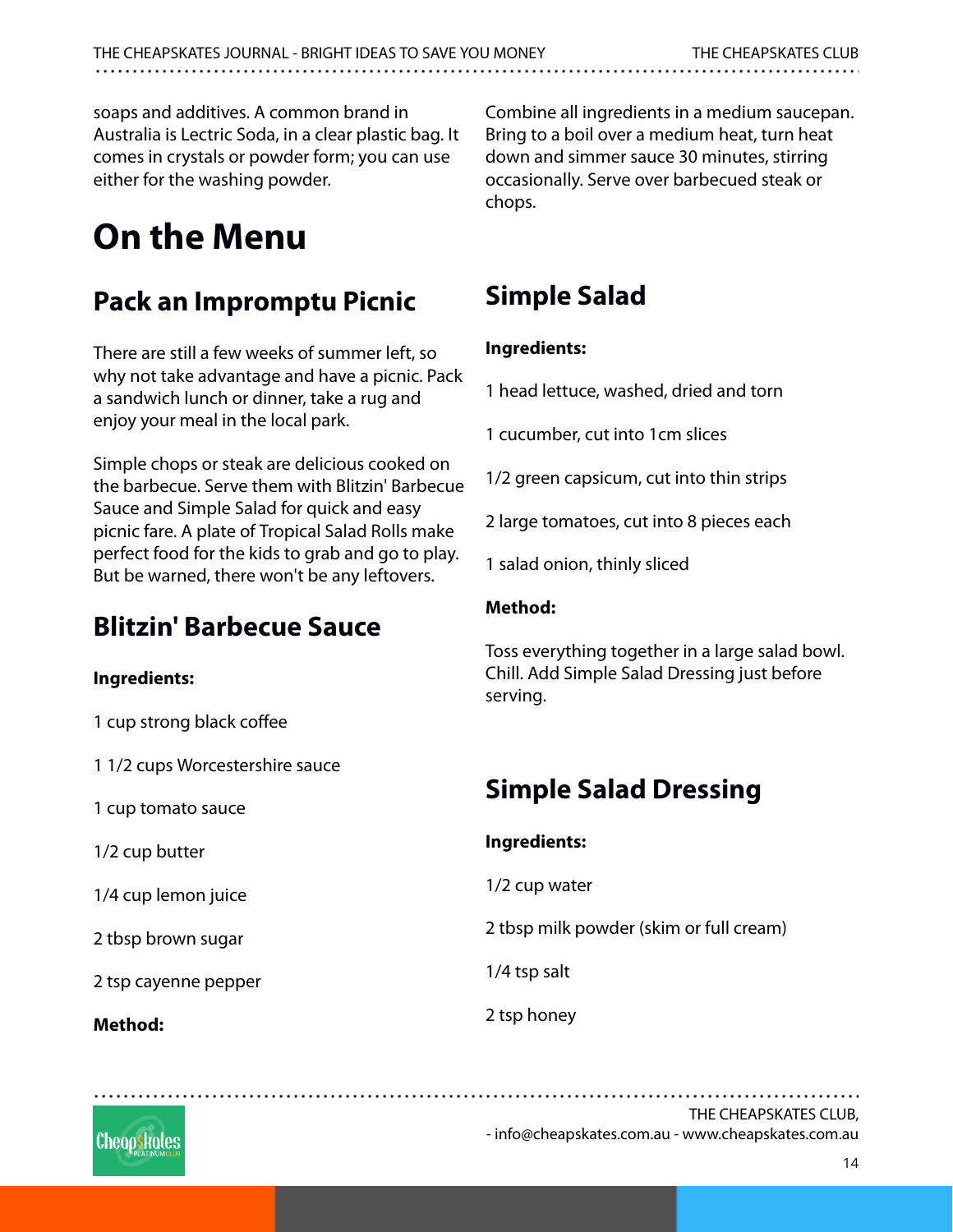Juice of 1 lemon

#### **Method:**

Place all ingredients in a glass jar, screw the lid on tightly and shake vigorously until well combined.

#### **Tropical Salad Rolls**

#### **Ingredients:**

8 large wholegrain rolls

8 slices pineapple, well drained

8 lettuce leaves, washed and dried

2 cups diced, cooked chicken (or ham or beef)

2 cups potato salad

#### **Method:**

Split the rolls. Place a lettuce leaf on one half of each roll. Put potato salad and pineapple onto lettuce, top with chicken. Put the top back onto the roll. Wrap each roll tightly in plastic wrap to keep them together and fresh until ready to be eaten.

#### **To Keep a Salad Cool**

To pack a cool salad, be sure the ingredients are thoroughly chilled before they're put together, then chill them in the fridge until it's time to pack them. Carry them in sealed containers in a cooler packed with ice or frozen bottles of water.

To make an inexpensive cooler, freeze water in clean milk bottles. Then put the salad containers into a foam broccoli box (ask your greengrocer for one). Lay the frozen water bottles on top. The descending cool air will keep the salad cool for several hours. Water from the melting milk bottles will stay in the broccoli box and not drip all over the place, making a mess. You'll have plenty of cool water to drink or use to wash hands and faces too

## **Quotes of Note**

Don't say you don't have enough time.

You have exactly the same number of hours per day

that were given to Helen Keller, Pasteur, Michaelangelo,

Mother Teresea, Leonardo da Vinci, Thomas Jefferson,

and Albert Einstein.

~~Life's Little Instruction Book, compiled by H. Jackson Brown, Jr.~~

~~~~~~~~~~~~~~~~~~~~

It takes as much energy to wish

~~~~~~~~~~~~~~~~~~~~~~~

as it does to plan.

~~ Eleanor Roosevelt~~

Cheapskates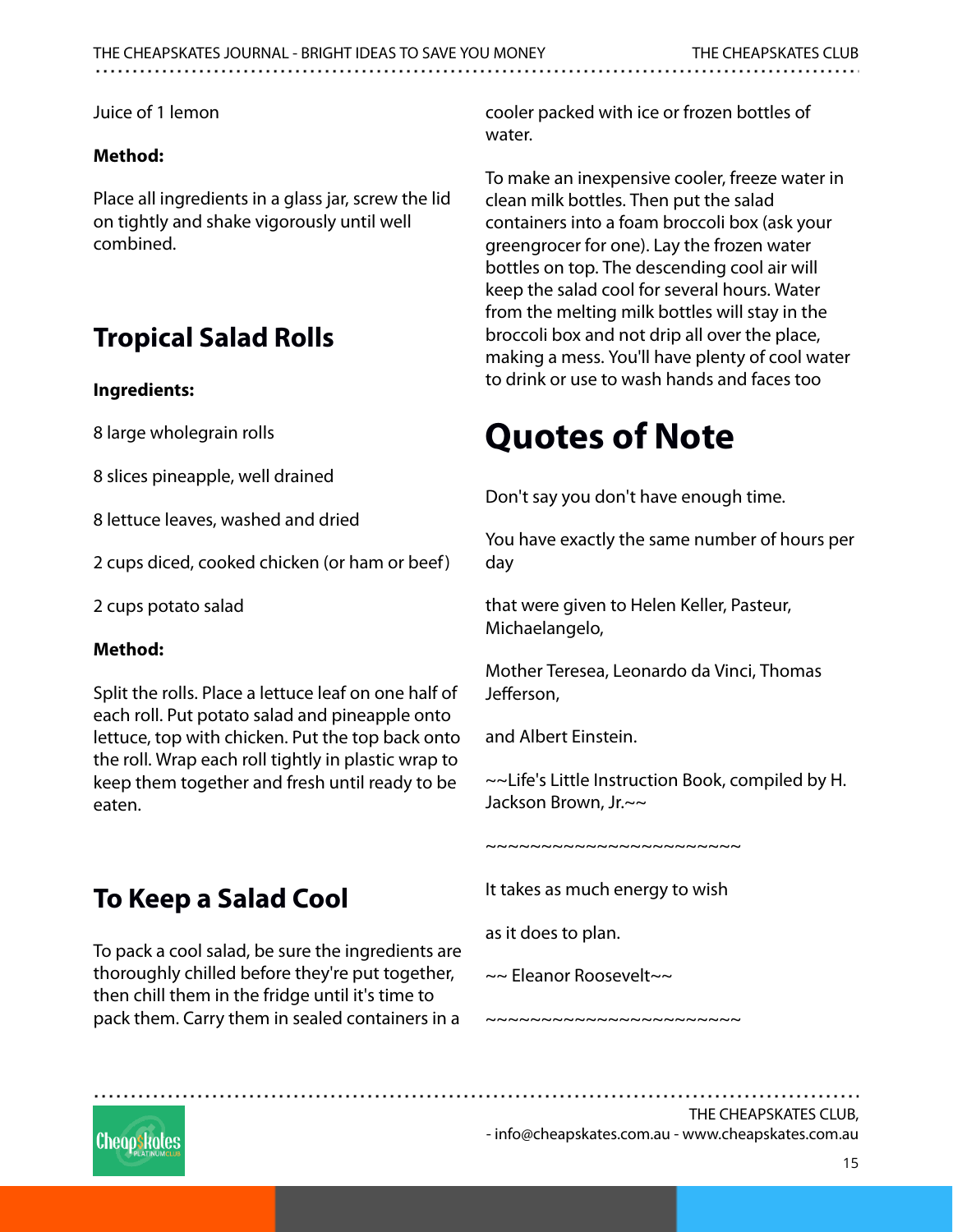There are only two ways to live your life.

One is as though nothing is a miracle.

The other is as though everything is a miracle.

~~Albert Einstein~~

~~~~~~~~~~~~~~~~~~~~~

The trouble with not having a goal

is that you can spend your life running up

and down the field and never score.

 $\sim$ -Bill Copeland $\sim$ 

~~~~~~~~~~~~~~~~~~~~~~~

It is not because things are difficult that we do not dare;

it is because we do not dare that things are difficult.

~~Seneca~~

 $~\sim$   $~\sim$   $~\sim$   $~\sim$   $~\sim$   $~\sim$   $~\sim$   $~\sim$   $~\sim$   $~\sim$   $~\sim$   $~\sim$   $~\sim$   $~\sim$   $~\sim$   $~\sim$   $~\sim$   $~\sim$   $~\sim$   $~\sim$   $~\sim$   $~\sim$   $~\sim$   $~\sim$   $~\sim$   $~\sim$   $~\sim$   $~\sim$   $~\sim$   $~\sim$   $~\sim$   $~\sim$   $~\sim$   $~\sim$   $~\sim$   $~\sim$   $~\sim$ 

This became a credo of mine…

attempt the impossible in order to improve your work.

~~Bette Davis~~

Opportunities multiply as they are seized.

~~~~~~~~~~~~~~~~~~~~~~~

~~~~~~~~~~~~~~~~~~~~~~

 $\sim$  Sun Tzu $\sim$ 

Millions saw the apple fall,

but Newton asked why.

~~Bernard Baruch~~

~~~~~~~~~~~~~~~~~~~~~~~

The average pencil is seven inches long,

with just a half-inch eraser -

in case you thought optimism was dead.

~~Robert Brault~~

~~~~~~~~~~~~~~~~~~~~~~~

## **Mrs Sparkle - Part 2**

Dear Cath,

This has been a long month for me. Money is a little short right now because of the holidays. I didn't have any work for three weeks and while it isn't much, I did miss the \$80.

I need a new lawnmower, my old faithful has given up the ghost and the repair man told me he couldn't fix it, it is just too old. It's done me good service for the last 34 years but I would have liked to have it last at least one more year. It's going to cost too much to get the lawns done by a mower man. I told my neighbour that the fence will have to wait. He suggested I go to the bank and get a loan to pay for it, what do you think? It would solve the problem; the fence is falling down and needs to be replaced.

I have tracked all my spending like you told me to, and it's about what I thought. I don't overspend, but as you can see I am spending just

- [info@cheapskates.com.au](mailto:info@cheapskates.com.au) - [www.cheapskates.com.au](http://www.cheapskates.com.au)

Cheapskates

16

THE CHEAPSKATES CLUB,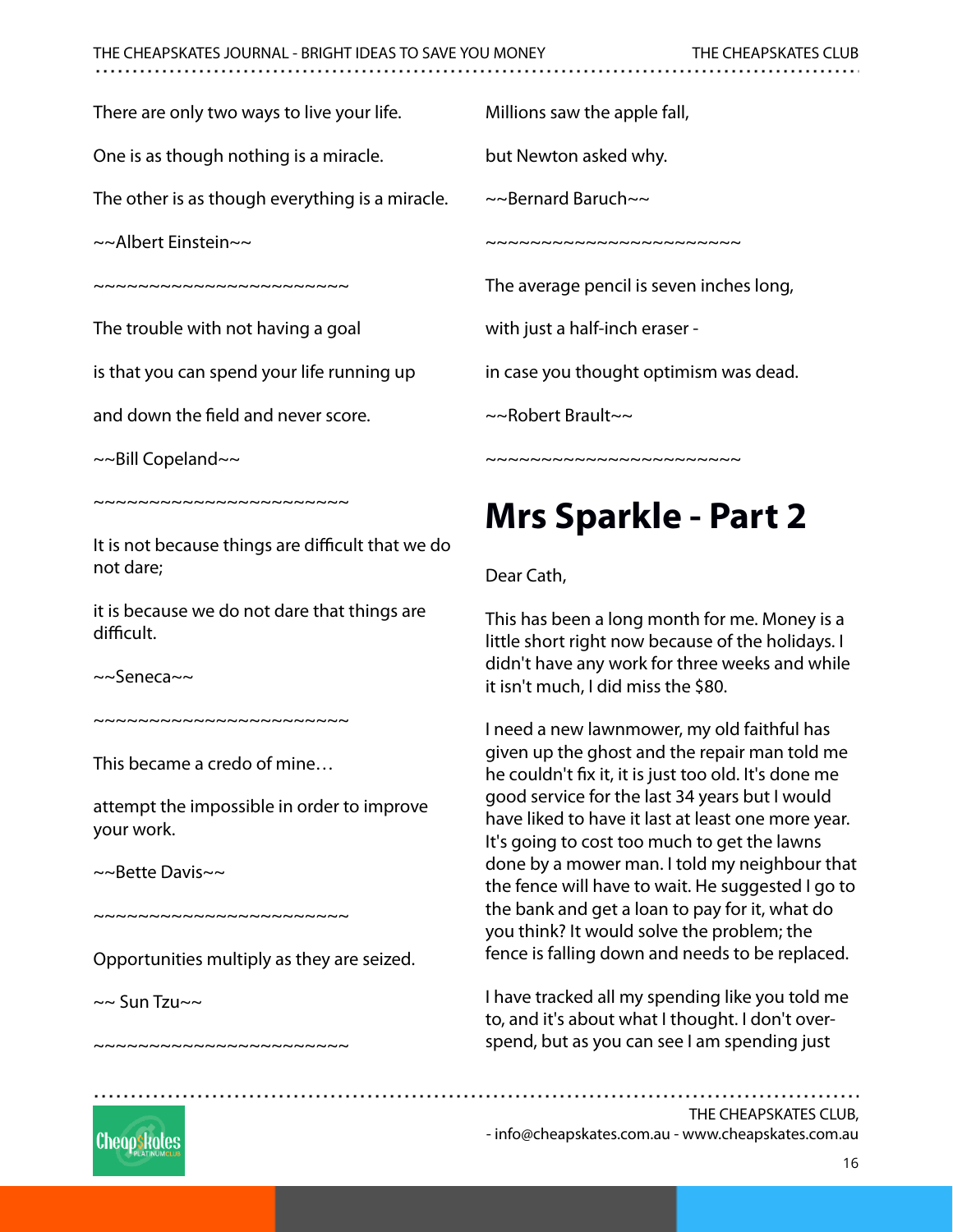about everything that comes in so I don't have anything left for saving. What do I do now? I really would like to get the mortgage paid off this year; I have \$6,139 left to pay. Not much, but a lot of money to me.

#### Mrs Sparkle

#### Hello Mrs Sparkle,

Firstly, whatever you do, don't borrow any money! Apart from your mortgage you are debt free and you want to stay that way. I'm not sure how you'd go getting a loan, but I suspect that irrespective of your age and income, you'd be able to get one simply because of the equity you have in your home. It may seem like an easy solution but it won't be. You'll have the repayments added to your already limited income, which will put such a burden on you. What would happen if you couldn't work any longer? You've already said you missed the money for the three weeks you didn't work, how much harder would it be to repay a loan if you didn't have that money? I don't think it's worth risking your home for a new fence.

Before you even think about replacing fences, get three quotes. You can go to your neighbour and get three quotes each if you like. Then you'll need to decide between you which one to accept. Remember, the cheapest isn't necessarily the best value so look at the details on the quotes carefully. And you are a senior - so ask for a discount.

I hope you have a Seniors Card and I hope you use it. Every state has a senior's card which offers a range of discounts and other benefits to holders. It's also free, although you do need to apply for it. If you don't have one yet, visit the Seniors website [\(seniors.gov.au](http://(seniors.gov.au)) to find out more information.

Have you thought of looking on freecycle for a lawnmower? It's a great way to get the things you need without spending a cent. You can put a "want" ad on the website and hopefully someone will be able to help you out. You can repay the generosity by putting anything you don't want, need or use on the website so that someone can benefit from it. It's a lovely way of recycling and you know your goods are going to someone who really needs them.

In the meantime is there a neighbourhood teenager who could cut your grass for you? Even if it was just once a month it will keep it trim and tidy until you can do it yourself. It won't be cheap I know, but a stop-gap measure until you get your own lawnmower.

You pay your mortgage monthly at the moment. I'm guessing you've always done this. Can you switch to fortnightly payments from now on? Just divide your monthly payment by two and pay that amount each fortnight. At this stage of the mortgage it isn't going to make a huge difference to the interest you pay, but it means you'll be a month ahead at the end of the year, and one month closer to owning your home. You may need to let your lender know what you've done; write them a short note explaining you've changed your way of paying. As long as you meet your monthly requirement you shouldn't have any problem.

You aren't over spending. You are living within your means, which is great. But to save money you need to live below your means. So, hard though it seems, you need to trim the fat.

I've sent you a blank Spending Plan for the next twelve months. Your job this month is to fill it in, as accurately as possible, using bank statements, receipts and your tracking notes. Once you've done this you'll have a reasonably accurate

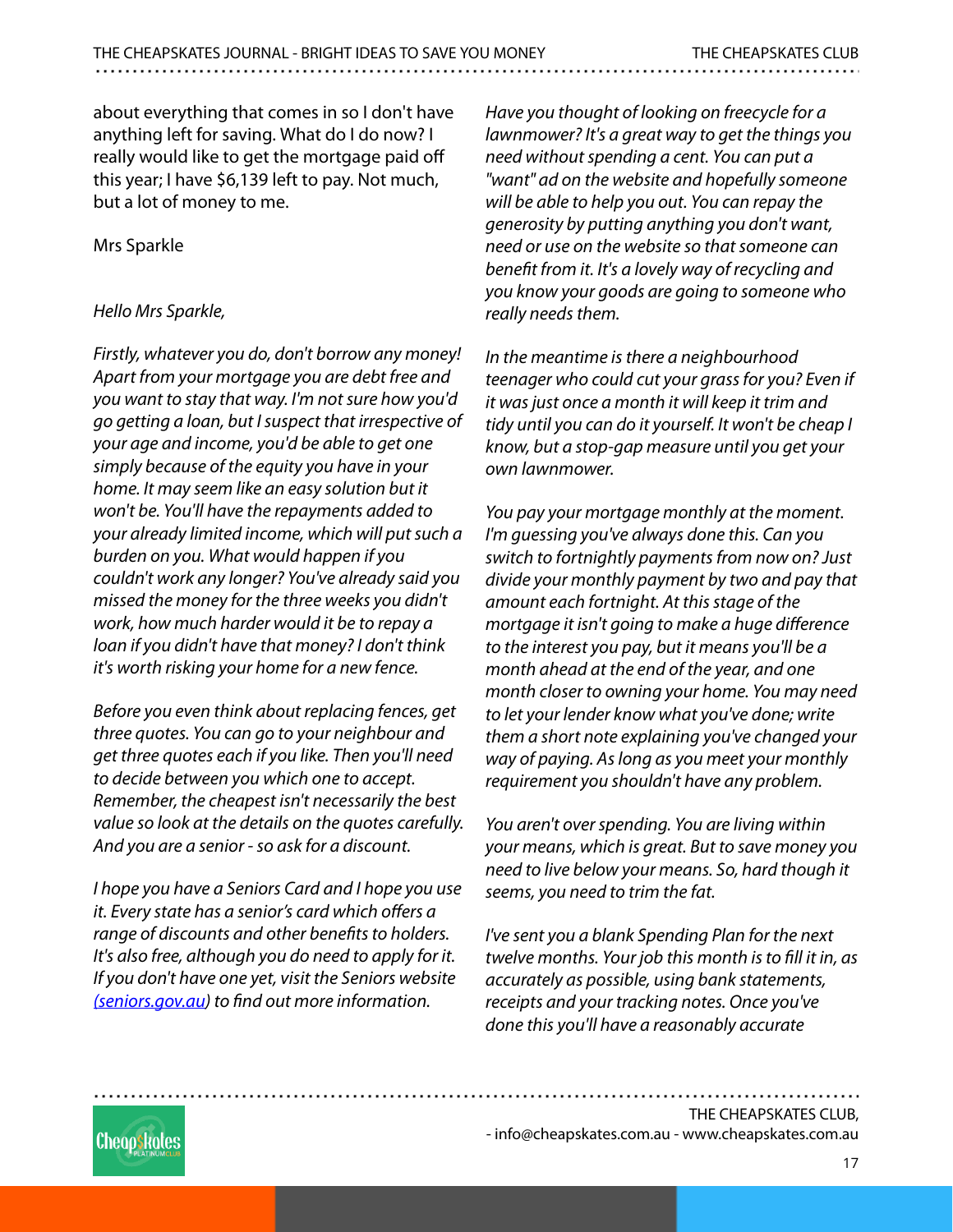picture of your finances. Once you've done this you can see where to trim.

Groceries obviously will be the easiest to trim. Look at your food buying habits. Do you waste food (which is wasted money)? How often do you throw food into the compost because it's gone off? Is your freezer full of UFOs that you don't use because you don't know what they are? Is your pantry full of food you haven't eaten yet?

February is Essential Spending month, so I want you to join the challenge too. Essential spending only: mortgage, bills that have to be paid, only the food you really need, medicines, petrol if you really need it. See how much you can save this month; you may be able to buy your lawnmower in March!

I've given you a lot of work to do and a lot to think about for the next few weeks. I am confident that you'll be able to do it.

Happy Cheapskating,

Cath

#### **Novel Lunchable Container Keeps Mum and**

#### **KidsHappy**

My pre-schooler loves Lunchables (he found out about them at daycare) and will eat everything in one when he has them. Because they are so expensive to buy, and are not that great nutritionally, I bought three small boxes that have two small and two large compartments in them and make my own version of a Lunchable. I usually put in a piece of chicken, two or three cheese cubes, some cherry tomatoes, a twist of sultanas and his

drink bottle (half frozen to keep it all cool). I know there's nothing special in this, lots of dollar savvy mums out there do it. My trick is I didn't spend a fortune on special lunchboxes or Tuppwerware - I went to the Reject Shop and bought three small boxes from the hardware department for \$1.50 each! They are usually used for fishing gear or small took kits, but they make great lunchable boxes and best of all if one gets lost it's not a big deal.

- Contributed by Tanya Grieves

### **Get Rid of Nits forever!**

#### **Approximate \$ Savings:** over a \$100 year

Don't waste money on very expensive nit treatments for your kids, which often burn the scalp, and often don't work as the lice build up a resistance to the treatments. Use a squirty bottle full of plain white vinegar (Homebrand is good - less than \$2 year) and squirt kids hair thoroughly once a week, leave for 5 or 10 minutes, and NO MORE NITS! Don't even need to bother with a nit comb. Do this once a week or so. Nits do not build up a resistance to this treatment, and it also leaves hair shiny and no need even for conditioner if hair is not over long.

- Contributed by Lee Poyser

### **Stick a Cork in It**

#### **Approximate \$ Savings:** \$5.00

We've just come back to Victoria from a week's caravanning holiday in Mannum/Robe SA. The best time to travel is definitely before Christmas - fewer crowds, little to no traffic! And are we ready for the bigday! Rested, de-stressed and all

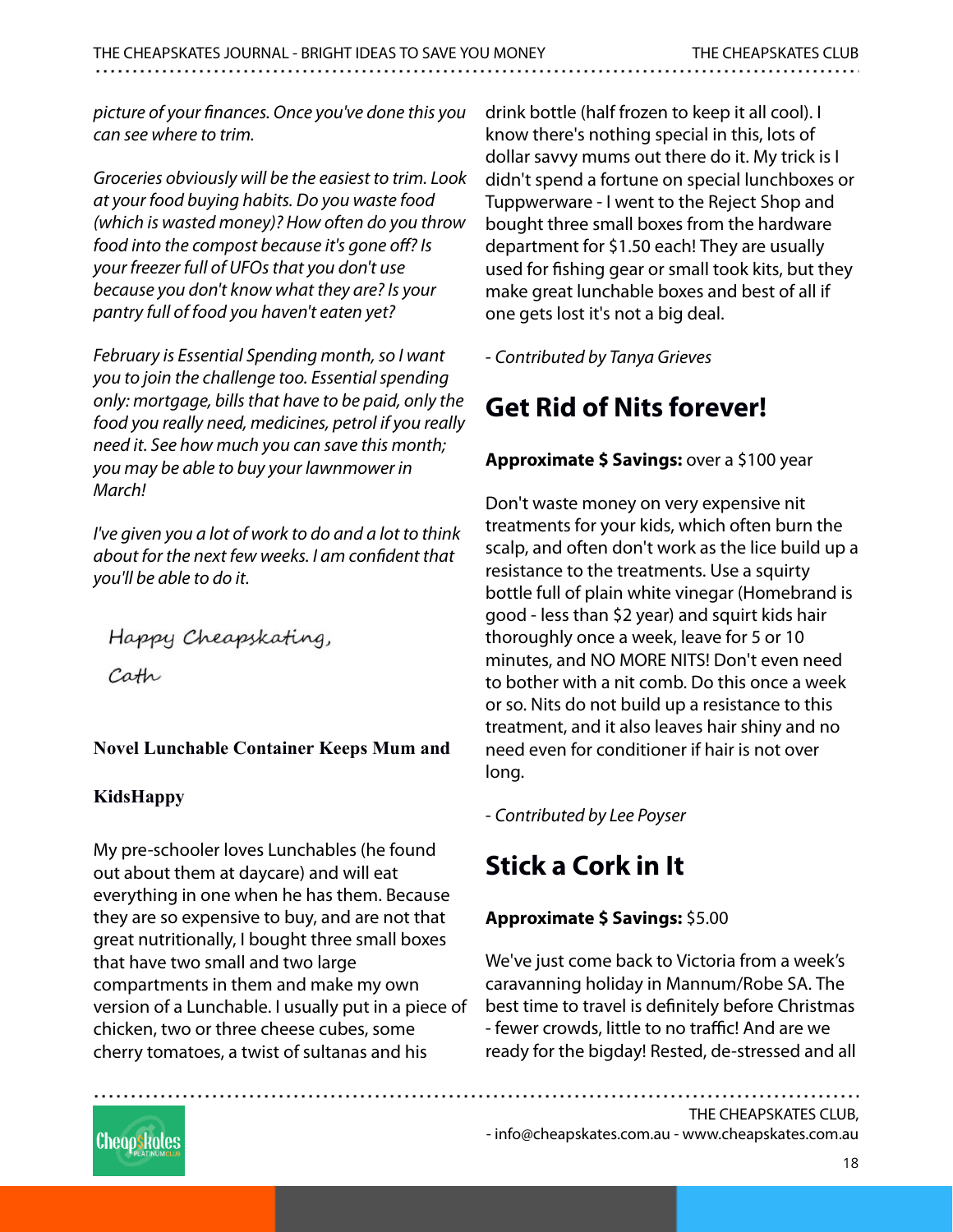organised! (24 hours in advance.) However, this hint applies to the basic need of washing or having clean water to wash in whilst bush camping. We have yet to use a sink plug (funny how they always go missing...........) for our tiny yet versatile 11 ft Caravan which sleeps 2 adults (double bed) and 2 children (in bunk beds). We open a bottle of wine to celebrate the beginning of our holiday and use the fresh cork as our sink plug.

- Contributed by Melinda Rau-Wig

## **Stretch Potatoes**

Normally I would cook my potatoes with the skin on to retain the vitamins and fibre. With tiny tots now in the family I have to peel the veg because they still struggle to chew the skin. With so many baked meals leading up to the big day I have a lot of potato peel left over. This I keep and crisp in the chip maker and add as a side dish with our left over meals of fritters or stir fries. Struggling to make ends meet. Peel the potato, cook for one meal and add the crisped peels for the next meal. The kids love it.

- Contributed by Linda Stapeleton

### **Building a Christmas Cash Stash**

My husband and I are both paid on the same day each fortnight (he used to be paid monthly...nightmare!!), so at the end of each fortnightly budget cycle, any cash(notes) we have left over is immediately placed somewhere safe as savings for Christmas, this can be banked if you feel that would be a safer choice. Any coins are placed in a large money box and banked at a later stage also. We started a little late this year, but it is the first Christmas that I can remember feeling totally stress free about money! We also paid for both our work Christmas party functions out of our stash of cash!

- Contributed by Karyn Jansen

### **Saving on Xbox and Similar Games**

#### **Approximate \$ Savings:** \$10-\$50

Having 6 children who all have different tastes in Xbox and Wii games can get very expensive. They all give us their "want" list for Christmas which always contains a couple of new games. Instead of trudging around the shops trying to get the best price have a browse through the online game stores instead. MightyApe, CDWOW and the like have some great bargains. If you start early and keep and eye on these online stores you can often save up to 50% off the cost of the games. Just keep in mind that a couple of these stores send from overseas so you may have to wait up to a month to receive your game but the savings can definitely be worth it!!

- Contributed by Colleen Warrender

### **No More Smelly Garbage**

Our garbage collectors come weekly and the recycle garbage collectors come every second week. To keep the smell of meat and old bones etc. we put them in a plastic bag that we would have picked up from the grocer when buying fruit and veg and then freeze the meat products and by products that have gone to waste. We are using the plastic bags that otherwise would